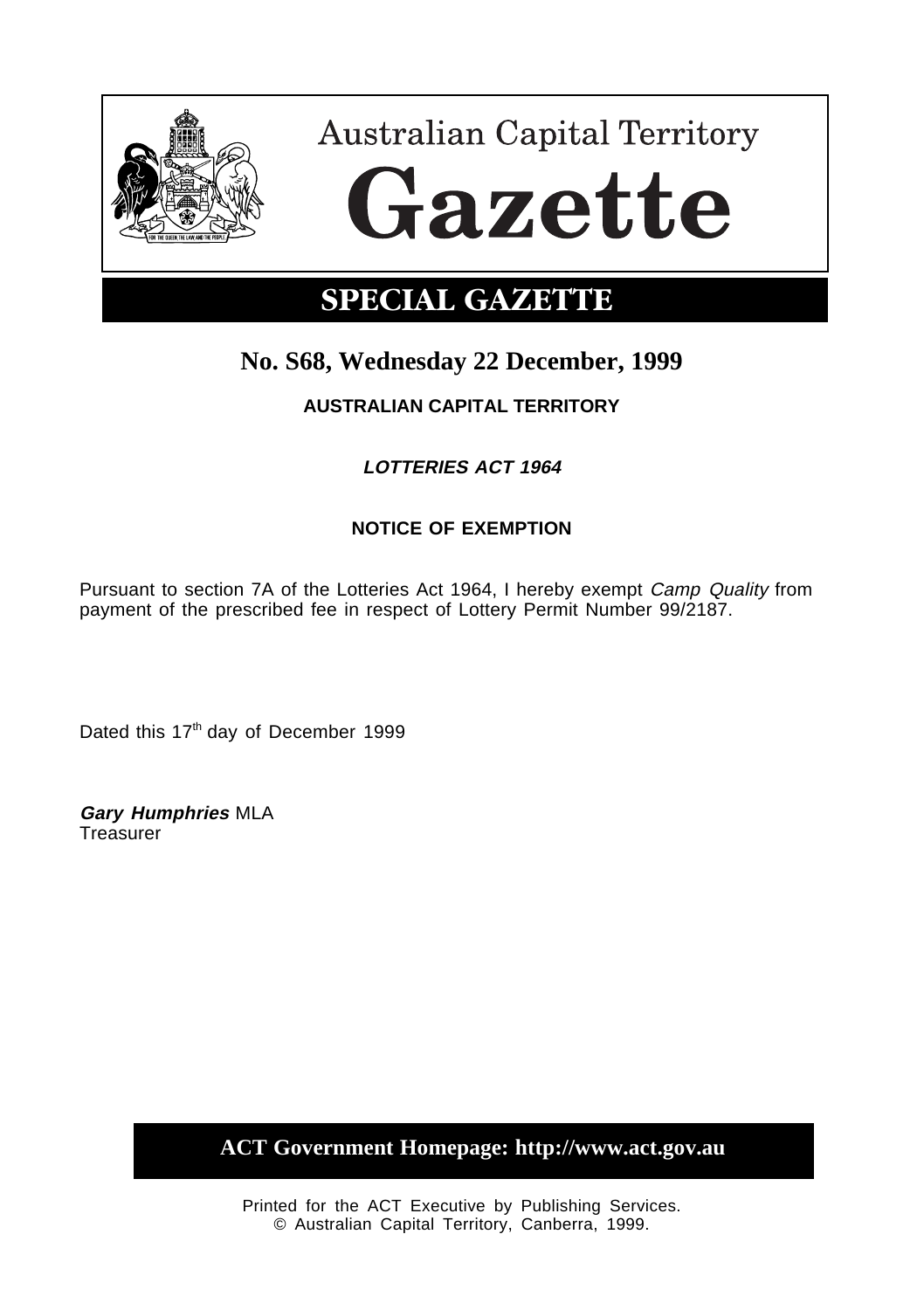#### **NOTIFICATION OF THE MAKING OF AN INSTRUMENT**

NOTICE is hereby given that the undermentioned Instrument of the Australian Capital Territory has been made. Copies of the Instrument may be purchased from Publishing Services, Legislation and Sales Counter, ACT Government Shopfront, Corner of City Walk and East Row Canberra City ACT 2601.

| Act under which<br><b>Instrument made</b>      | <b>Description of Instrument</b>                                                | Number and year of<br><b>Instrument</b> |
|------------------------------------------------|---------------------------------------------------------------------------------|-----------------------------------------|
| Gaming Machine Act 1987                        | Determination of Fees.                                                          | No. 280 of 1999                         |
| Gambling and Racing<br>Control Act 1999        | Acting Appointment as Chief<br>Executive.                                       | No. 281 of 1999                         |
| <b>Gambling and Racing</b><br>Control Act 1999 | Appointment to the Gambling<br>and Racing Commission.                           | No. 282 of 1999                         |
| Gambling and Racing<br>Control Act 1999        | Appointment to the Gambling<br>and Racing Commission.                           | No. 283 of 1999                         |
| Gambling and Racing<br>Control Act 1999        | Appointment to the Gambling<br>and Racing Commission.                           | No. 284 of 1999                         |
| <b>Gambling and Racing</b><br>Control Act 1999 | Appointment to the Gambling<br>and Racing Commission.                           | No. 285 of 1999                         |
| Vocational Education and<br>Training Act 1995  | Appointment of Member to<br>the Accreditation and<br>Registration Council.      | No. 286 of 1999                         |
| Vocational Education and<br>Training Act 1995  | Appointment of Member to<br>the Accreditation and<br>Registration Council.      | No. 287 of 1999                         |
| Vocational Education and<br>Training Act 1995  | Appointment of Chairperson to<br>the Accreditation and<br>Registration Council. | No. 288 of 1999                         |
| Vocational Education and<br>Training Act 1995  | Appointment of Member to<br>the Accreditation and<br>Registration Council.      | No. 289 of 1999                         |
| Vocational Education and<br>Training Act 1995  | Appointment of Member to<br>the Accreditation and<br>Registration Council.      | No. 290 of 1999                         |
| Vocational Education and<br>Training Act 1995  | Appointment of Member to<br>the Accreditation and<br>Registration Council.      | No. 291 of 1999                         |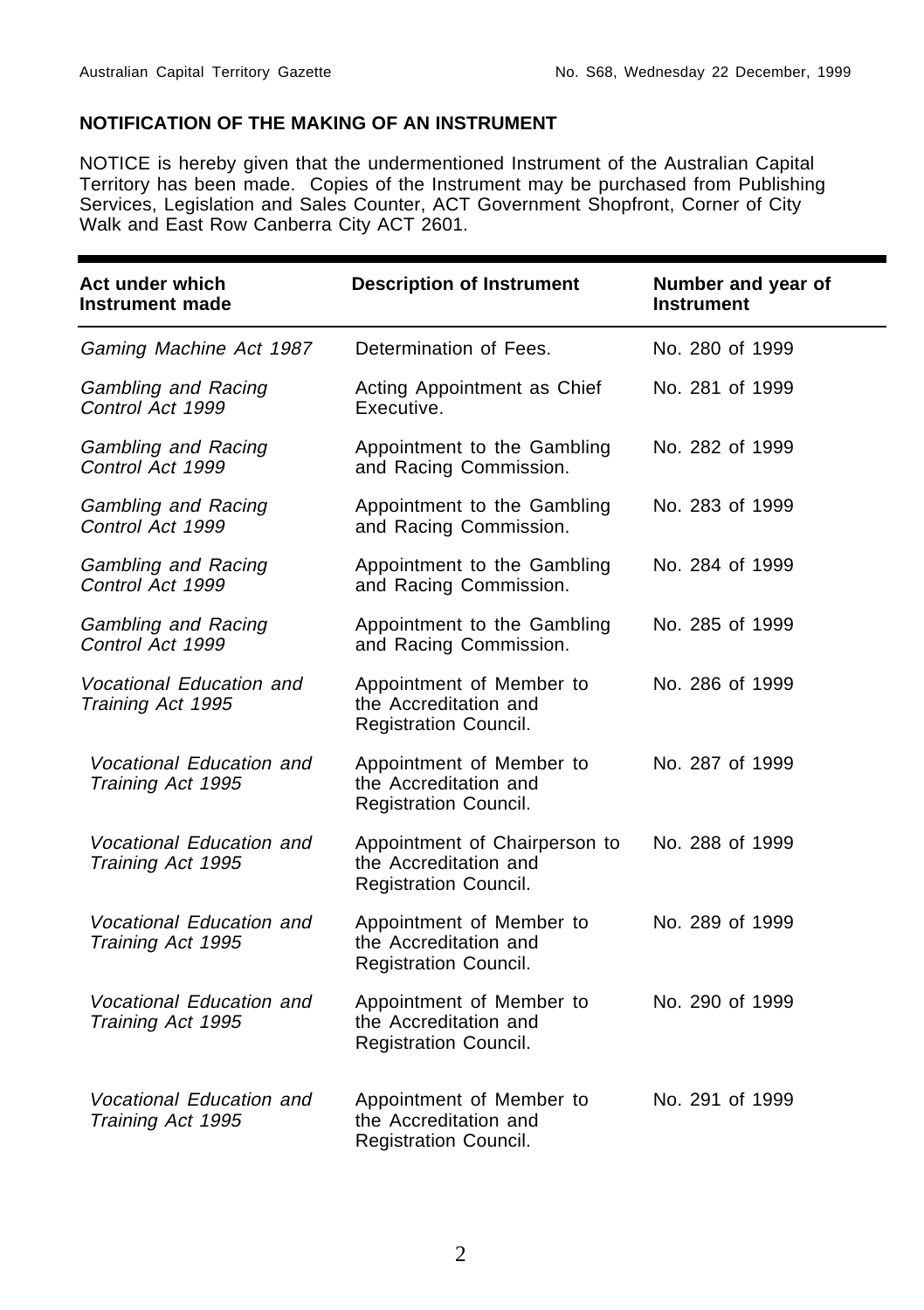#### **NOTIFICATION OF THE MAKING OF AN INSTRUMENT**

NOTICE is hereby given that the undermentioned Instrument of the Australian Capital Territory has been made. Copies of the Instrument may be purchased from Publishing Services, Legislation and Sales Counter, ACT Government Shopfront, Corner of City Walk and East Row Canberra City ACT 2601.

| Act under which<br><b>Instrument made</b>     | <b>Description of Instrument</b>                                                                             | Number and year of<br><b>Instrument</b> |
|-----------------------------------------------|--------------------------------------------------------------------------------------------------------------|-----------------------------------------|
| Vocational Education and<br>Training Act 1995 | Appointment of Member to<br>the Accreditation and<br>Registration Council.                                   | No. 292 of 1999                         |
| Vocational Education and<br>Training Act 1995 | Appointment of a Member to<br>the Vocational Education and<br>Training Authority.                            | No. 293 of 1999                         |
| Vocational Education and<br>Training Act 1995 | Appointment of a Member to<br>the Vocational Education and<br>Training Authority.                            | No. 294 of 1999                         |
| Vocational Education and<br>Training Act 1995 | Appointment of a Member to<br>the Vocational Education and<br>Training Authority.                            | No. 295 of 1999                         |
| Vocational Education and<br>Training Act 1995 | Appointment of a Chairperson<br>to the Vocational Education<br>and Training Authority.                       | No. 296 of 1999                         |
| Vocational Education and<br>Training Act 1995 | Appointment of a Member to<br>the Vocational Education and<br>Training Authority.                            | No. 297 of 1999                         |
| Vocational Education and<br>Training Act 1995 | Appointment of a Member to<br>the Vocational Education and<br>Training Authority.                            | No. 298 of 1999                         |
| Vocational Education and<br>Training Act 1995 | Appointment of a Member to<br>the Vocational Education and<br>Training Authority.                            | No. 299 of 1999                         |
| Vocational Education and<br>Training Act 1995 | Appointment of a Member to<br>the Vocational Education and<br>Training Authority.                            | No. 300 of 1999                         |
| Vocational Education and<br>Training Act 1995 | Appointment of a Member to<br>the Vocational Education and<br>Training Authority.                            | No. 301 of 1999                         |
| Motor Traffic Act 1936                        | Revocation and Determination<br>of maximum Taxi Fares<br>including provision of New<br>Year's Eve surcharge. | No. 302 of 1999                         |